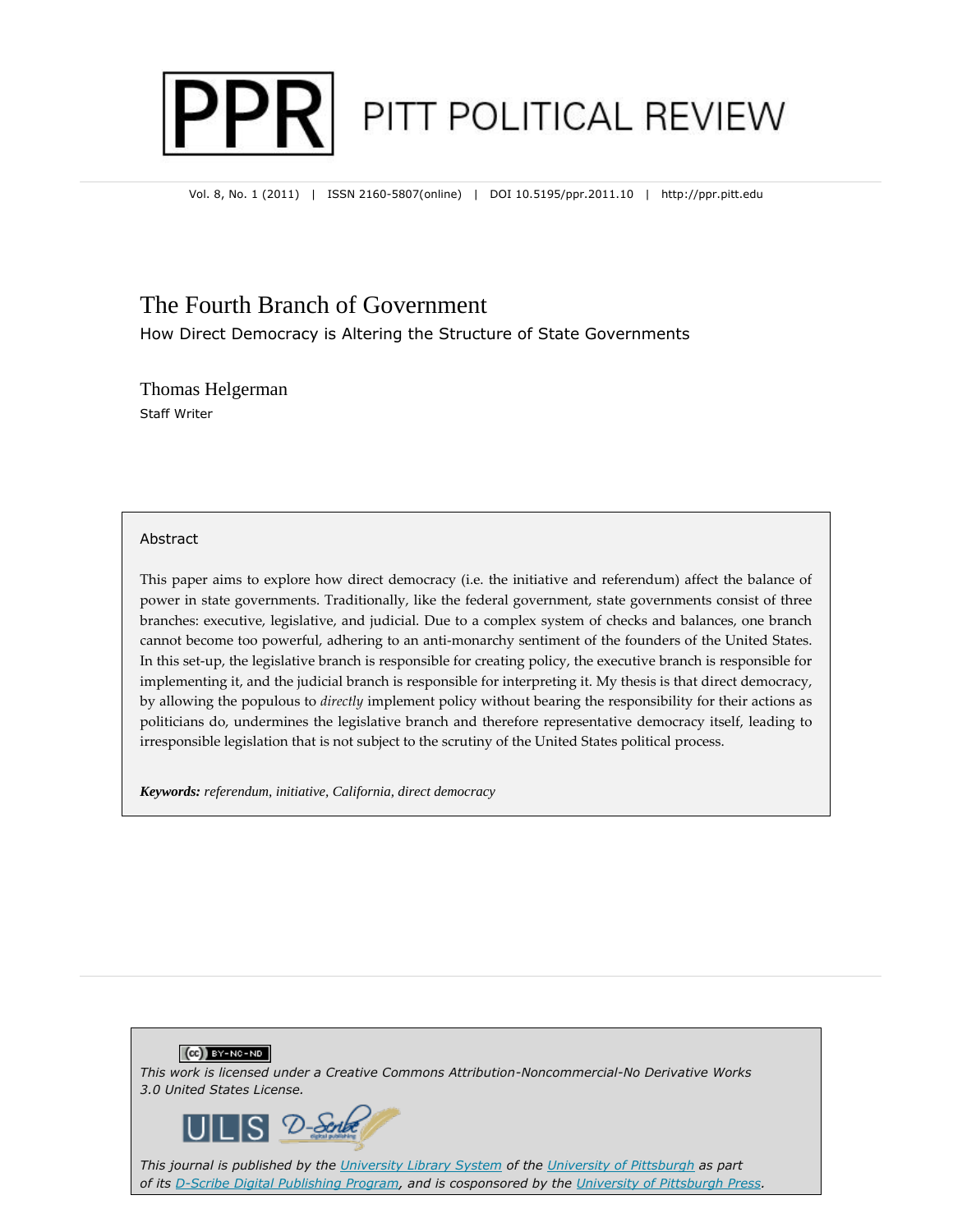## The Fourth Branch of Government

How Direct Democracy is Altering the Structure of State Governments

Thomas Helgerman Staff Writer

In 1911, during his Inaugural speech, newly elected governor of California Hiram Johnson declared, "I most strongly urge, that the first step in our design to preserve and perpetuate popular government shall be the adoption of the Initiative, Referendum, and Recall."<sup>1</sup> Imagine what his surprise would be to see *The Economist* declare in a special report on the state 100 years later that "California is an experiment in extreme democracy gone wrong."<sup>2</sup> Over the span of a century, California has gone from being a forerunner in the direct democracy movement to becoming a stellar example of the positive effects of the initiative process, to being referred to as a ""dysfunctional", 'ungovernable' and even 'failed' state."<sup>3</sup> The situation in California is only one prominent example of a problem that has seeped into state government. This essay aims to examine the processes of direct democracy (i.e. initiative and referendum), which have become much stronger political forces in the latter half of the  $21<sup>st</sup>$  century and have altered the balance of power in western state governments, using California as a case study of these problems.

First, it would be beneficial to examine how direct democracy first came to be used in state governments. After all, the processes that affect state politics today were not present until the end of the  $19<sup>th</sup>$ century. That being said, some sort of popular vote to decide state legislative functions has been present since shortly after the nation's inception. In 1778, Massachusetts held a statewide legislative referendum that allowed the state"s constituents to accept or reject its proposed constitution.<sup>4</sup> Many states have used this process to establish state constitutions, and in the modern United States every state except Delaware requires a legislative referendum for a constitutional amendment to be passed.<sup>5</sup> However, shifts in power did not happen until much later because of the differences between legislative referendum and other forms of direct democracy.

There are two different processes used to hold a piece of legislation up to a popular vote among a state's constituents: the initiative and the referendum. A referendum is held to allow the people to accept or reject laws that have passed through the legislature. This is the less powerful form of direct democracy, as far as citizens are concerned. This essay will focus on the initiative. The initiative is more powerful because it allows a state"s constituents to both draft and vote on legislation. There are also two different types of initiative processes that a state can adopt: the indirect initiative and the direct initiative. In both, a piece of legislation is written by someone or some organization, then a certain number of signatures are gathered from other citizens in that state to have the proposed legislation considered. In an indirect initiative, the prospective bill must be approved by the legislature or sufficiently overridden by the additional collection of signatures if the legislature does not approve it. However, in a direct initiative, the legislature plays no role, and the bill is put up to a vote once the proper number of signatures is acquired and the document is submitted.<sup>6</sup>

While legislative referendums were held before the  $19<sup>th</sup>$  century, the first state that adopted an initiative process was South Dakota, in 1898. Even then, it took another six years until the first statewide initiative was voted on, in Oregon. As it turns out, the turn of the century was a breeding ground for direct democracy in the United States. During the 10-year span between 1898 and 1918, 24 states adopted either an initiative or popular referendum process. This reform was driven by the populist movement in the country at that time. As US citizens became increasingly angry at the grip big business had on the government and at the lack of rights they themselves had, the populist movement lobbied for many different types of reform, including women"s suffrage, the direct election of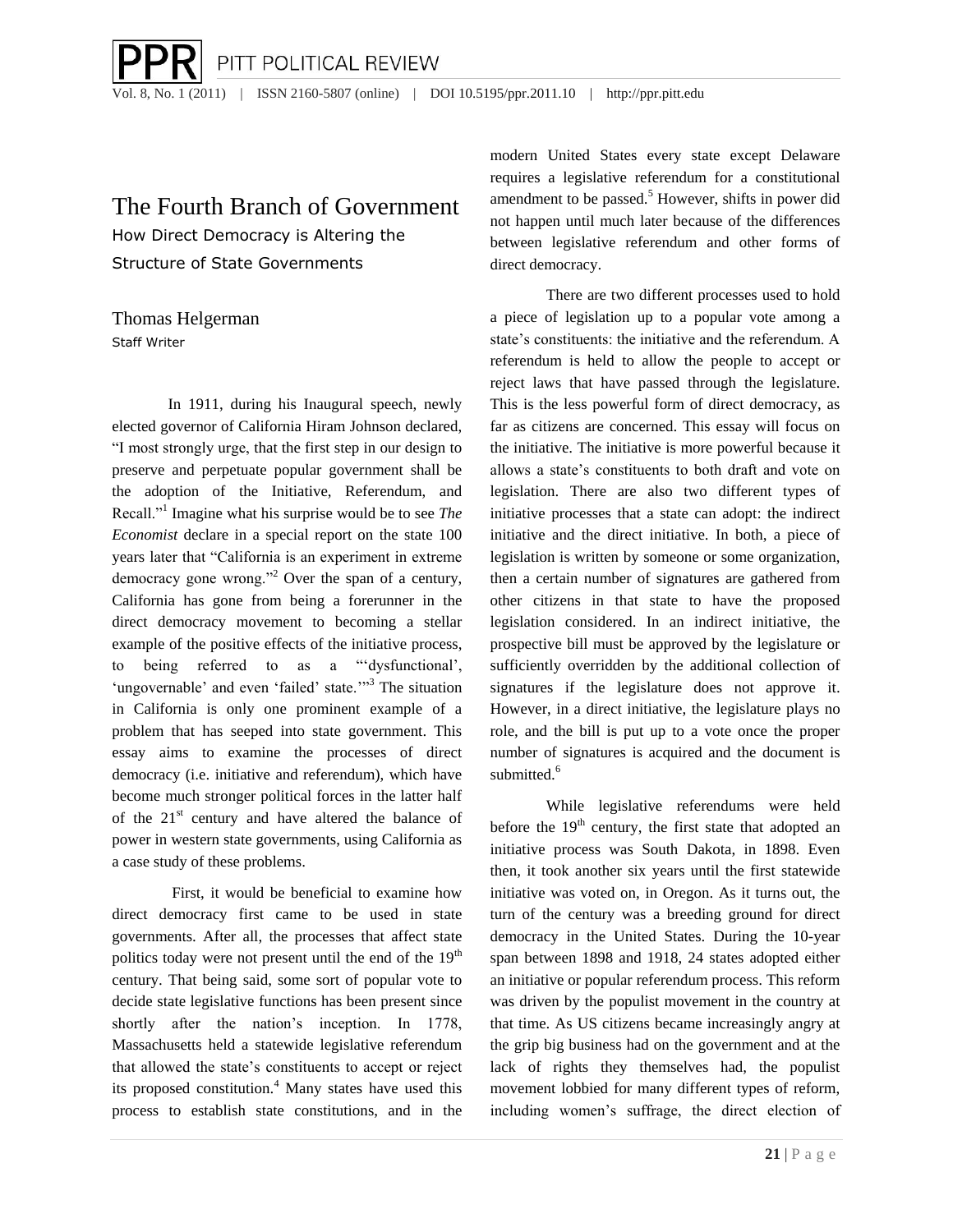

senators, and, of course, the implementation of the initiative and referendum processes on the state level. However, most of the reforms made concerning direct democracy were in the West, which some claim resulted from the spirit of expansion that blossomed there.<sup>7</sup>

Before we examine the effect these changes had on state governments, we must look at the structures of these institutions and how direct democracy alters their balance of power. In general, state governments are modeled after the federal government. Each state government consists of three branches: the executive, legislative, and judicial. Each is responsible for implementing, creating, and interpreting laws, respectively. Like the national government, the state executive branch has an elected governor, but most other positions in the state executive branch are elected, as opposed to the presidentially appointed cabinet. The state legislative branch has two houses, like Congress and the House of Representatives, and the composition of the state judicial branch mirrors that of the federal judiciary as well.<sup>8</sup> Now, the federal government has a limited form of direct democracy in Article V of the Constitution; however, since the legislative branch has to vote to put this into effect, it has never been a useful tool of direct democracy.<sup>9</sup> The state government's initiative is much more powerful.

When the founding fathers created the nation's government, they created a set of checks and balances between the three branches of government to limit the power of each individual branch. Accordingly, since state governments are structured in a similar fashion, they work in roughly the same way. That being said, the existent power structure of state governments has been radically changed, due to a *fourth* branch of government: direct democracy. The proper comparison for this additional branch would be the legislative branch, because it implements policy. The difference lies primarily in the sense of responsibility each branch has for its action. When the legislative branch of a state passes a bill, its elected representatives are held responsible for the success or failure of the policy and more importantly in our analysis, how to finance it.



When a law is passed via initiative, the document does not have to provide a way to pay for it, or even specify how it"s going to be paid. Karen Bass, a former assembly leader in California once said, "We have control of only 10 percent of our budget. Whatever the precise percentage is, voters long ago seized most power of appropriation from their legislature."<sup>10</sup> On top of this, the national legislature, and thus state legislatures as well, was designed to be a slow-moving political body; accordingly, it is very hard to pass a law without a clear majority approval, which protects the rights of minorities. When an initiative is put up to a vote, on the other hand, it only requires a majority to pass. Thus direct democracy becomes not only a tool for irresponsible change, but also for suppressing the rights and interests of minority citizens.

Now, let us take a step back and analyze that new structure of the system. If we construct a model of a state government with an active population that regularly submits initiatives, we arrive at a somewhat similar system, but with two branches doing the job of the legislative branch, formulating policy. Instead of one elected legislative body writing and voting on policy, the people perform the function of creating and implementing policy, while the legislative branch is left struggling to find a way to pay for it.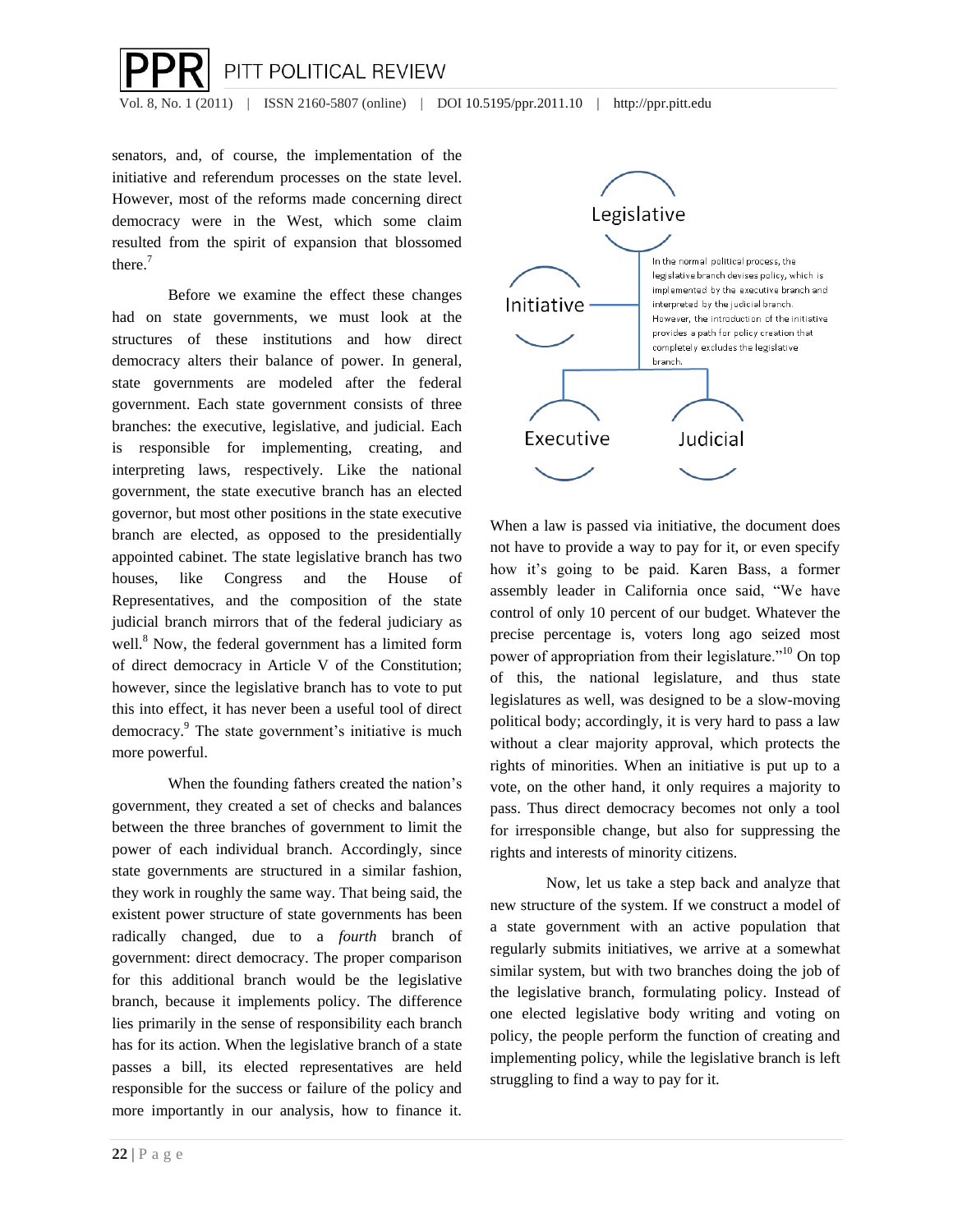

Vol. 8, No. 1 (2011) | ISSN 2160-5807(online) | DOI 10.5195/ppr.2011.10 | http://ppr.pitt.edu



*Source: www.legislature.ca.gov*

To illustrate this power shift, consider the state of California, which is well known for its use of the referendum. California adopted both the initiative and referendum processes in 1911, during the wave of reform caused by the populist movement. However, the movement for direct democracy in this state was focused on a single enemy, the Southern Pacific Railroad. Known as "The Octopus' because its tentacles corrupted every part of the state," this railroad company"s extensive control of state politics drove California progressives to change the structure of their state government.<sup>11</sup> It was eventually this attitude that made California into the state it is today. Unlike how it is used in California, direct democracy is designed to provide an outlet for the people to work *with* their government to find policy solutions, not against it. Ironically, the confrontational attitude in the state led to disaster in later years.

Between 1912 and 2000, California held 275 initiatives up to a vote, with a 35 percent passage rate.<sup>12</sup> Potential legislation subjects ranged from prohibition to banking reform, but nothing notable passed until 1978. During this year, an initiative supported by local leader Howard Jarvis, Proposition 13, was passed. The people wanted to lower property taxes, and so they did. However, in addition to doing this, they added an additional clause stating that for the legislature to raise taxes in the state, it needed a two-thirds supermajority. Despite this decrease in current and future revenue, the bill had no appropriations on how to pay for these tax decreases. Consequently, the local governments in California, including schools, counties, and cities,

found themselves in debt from a loss of a major source of revenue. Fortunately, the state government had a surplus that year, so they gave money to these local bodies to help them deal with the shock. As one might expect, this "one-off transfer turned into a permanent financing mechanism."<sup>13</sup> Essentially, the local governmental bodies became dependent on state government funding. Obviously, the effects of the initiative process can reach farther than the state, endangering the stability of cities, counties, and schools, while effectively centralizing the state's finances.<sup>14</sup>

Proposition 13 was only the start of California"s troubles. As the modern era dawned, new inventions changed the initiative process in ways that progressives in 1911 could not have imagined. The main malformation was the way signatures were acquired. In the ideal initiative process, a citizen or group of citizens would come up with an idea for a change. They would then gather enough signatures from other citizens who support the bill as well, so that the bill could be put on the ballot for voting. Unfortunately, the process of getting signatures turned into an industry. Professional signature gatherers were employed by those who had the money, mostly big businesses, to obtain signatures in support of a bill that an organization wanted to pass into law. In effect, a new more direct form of lobbying was invented. Interestingly enough, the Southern Pacific Railroad sponsored a successful initiative in 1990, using the very mechanism that was created to stop its influence. As Karen Bass puts it, "any billionaire can change the state constitution."<sup>15</sup> This feature of the modern initiative system is still working in full force; the online retailer Amazon is sponsoring a referendum to overturn the state"s Internet sales tax law that it hopes will be on the ballot by June 2012.<sup>16</sup>

Now, let us look at some ways to fix this system. As we have seen, there are three clear faults: a lack of responsibility; the suppression of the voice of the minority; and the enhanced form of lobbying the system creates. First, to promote responsibility, the best solution would be to implement a law through the legislature that would require those proposing an